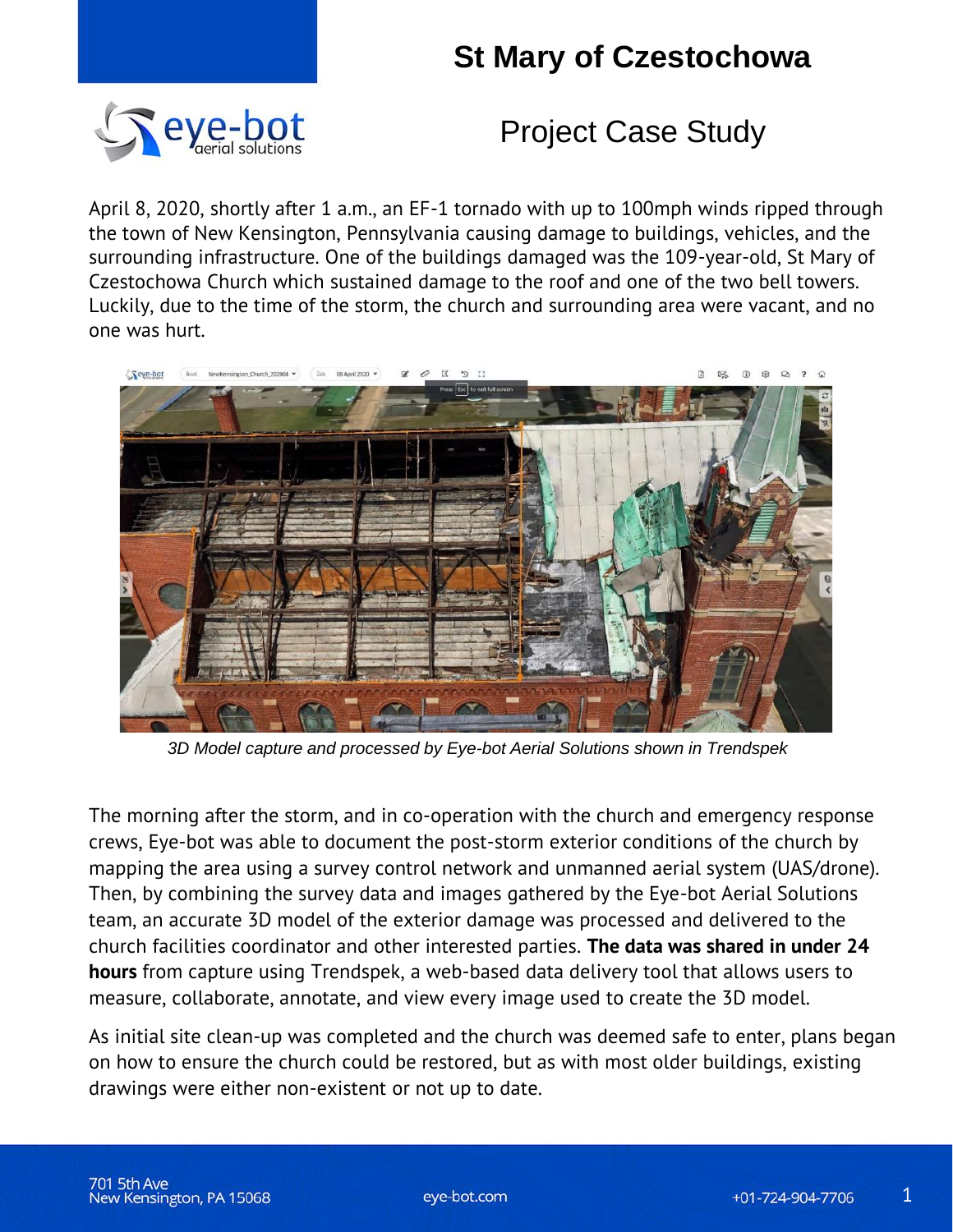## **Project Solution**



Interior and Exterior 3D Data Capture

To properly assess the damage and begin planning the repair, the Diocese of Greensburg contracted Hayes Design Group (HDG), a full-service architectural firm offering pre-design services through construction administration, to assist in developing the church drawings for repair planning. The facilities director at the Diocese then put HDG and Eye-bot in contact with each other to determine if the survey and drone data previously collected by Eye-bot could be of any assistance.

After a brief meeting between the two companies, it was determined that the exterior data previously collected could be converted into a Revit compatible file which was being used by HDG to develop the proposed drawings for the repair improvements to the Church. Because all of the exterior data had been collected using proper surveying methodologies, HDG could proceed with confidence in having accurate, field-verified, visual data to extract the pertinent elevations and dimensions to assist in the development of their CAD drawings.

In addition to the exterior data captured via drone, Eye-bot was tasked with interior 3D laser scanning services to properly document the conditions of the church's interior to further assist HDG. Using a combination of traditional surveying and mapping methodologies, along with the 3D laser scanning and drone technologies, Eye-bot was able to provide HDG with **a comprehensive interior and exterior, visual, as-built data set to inform the project without the incurring the exhaustive cost and time of taking unreliable hand measurements for their drawings.** 



*Interior 3D Point Cloud Interior 360-degree image*